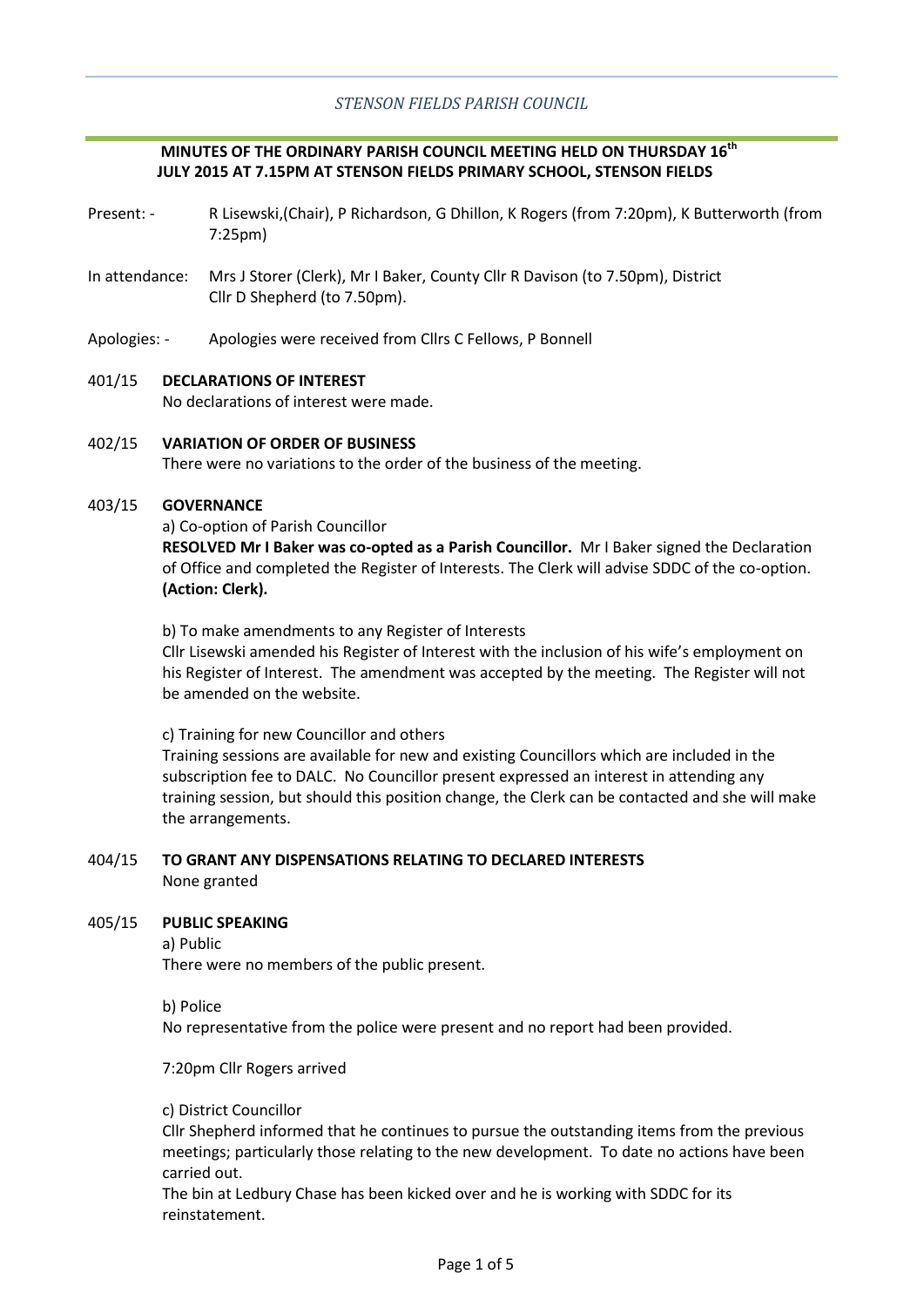The gates to the play equipment in not shutting automatically; this too has been reported to SDDC. The gate is currently chained up.

The proposed boundary changes was raised at SDDC Full Council on  $2^{nd}$  July. It was not an agenda item but was raised by the Chief Executive separately, who stated that a report will be presented to the next Full Council meeting in September.

### 7:25pm Cllr Butterworth arrived

There have been no developments about the No 37 bus route; Cllr Shepherd has chased this matter and his request for a copy of the consultation report was refused as the report needs to be considered by Derby City Council first.

## d) County Councillor

Cllr Davison reported that the next surgery will be held on  $18<sup>th</sup>$  July.

He has liaised with a Sinfin Ward Member who is in the process of reinstating the NHW scheme in Sinfin; unfortunately the area where it is to be reintroduced is a significant distance from Stenson Fields and co-working on NHW schemes is not an option.

Cllr Dhillon reported that the lady who previously ran the NHW scheme in Stenson Fields is keen to restart it.

A speed survey was undertaken by CREST on the 40mph stretch of Stenson Road, between Wragley Way and Pilgrims Way. The survey was carried out between  $4<sup>th</sup>$  and  $10<sup>th</sup>$  May 2015. The results of the survey were as follows:

|                             | 49,747 vehicle movements |  |  |
|-----------------------------|--------------------------|--|--|
| Average Speed               | 32.8mph                  |  |  |
| 85 <sup>th</sup> percentile | 38.3 mph                 |  |  |
| Speed over 41 mph           | 9.2%                     |  |  |
| Speed over 46mph            | 3.5%                     |  |  |
| Speed over 55 mph           | 0.4%                     |  |  |
|                             |                          |  |  |

Cllr Davison will make enquiries as to whether the above results can be broken down further to days and times, in order to try to establish if there are any patterns of speeding. At the last Parish Council mention was made of speed monitoring strips being in place on Stenson Road; Cllr Davison reported that these were not laid by the police, CREST nor DCC, none were aware of any survey being undertaken. Councillors accepted that it may never be known who undertook the survey and for what purpose, but suspected that it was carried out by the City Council and/or the developers to obtain movement numbers for the development.

Concerns were raised at the last surgery about the abuse of the weight limit over the canal bridge. If any vehicles of excessive weight are using the bridge, these need to be reported to Trading Standards.

Concerns were also raised about the crumbling road edge by the Stenson Bubble; there are now deep potholes and the edge is badly rutted. Cllr Davison agreed to revisit the site.

Cllr Davison has agreed, subject to the approval of the Labour leader at DCC, to provide funding from his County Leadership fund of £1,100 towards the new play equipment to be installed at Fox Close. Cllr Davison was pleased to support the project and was thanked for his contribution.

e) Members declaring an interest No declarations were made.

7.50pm Cllr Shepherd and Davison left the meeting.

#### 406/15 **TO APPROVE THE MINUTES OF THE MEETING HELD 18th JUNE 2015**

The minutes of the Parish Council meeting held on 18.06.15; as previously circulated, were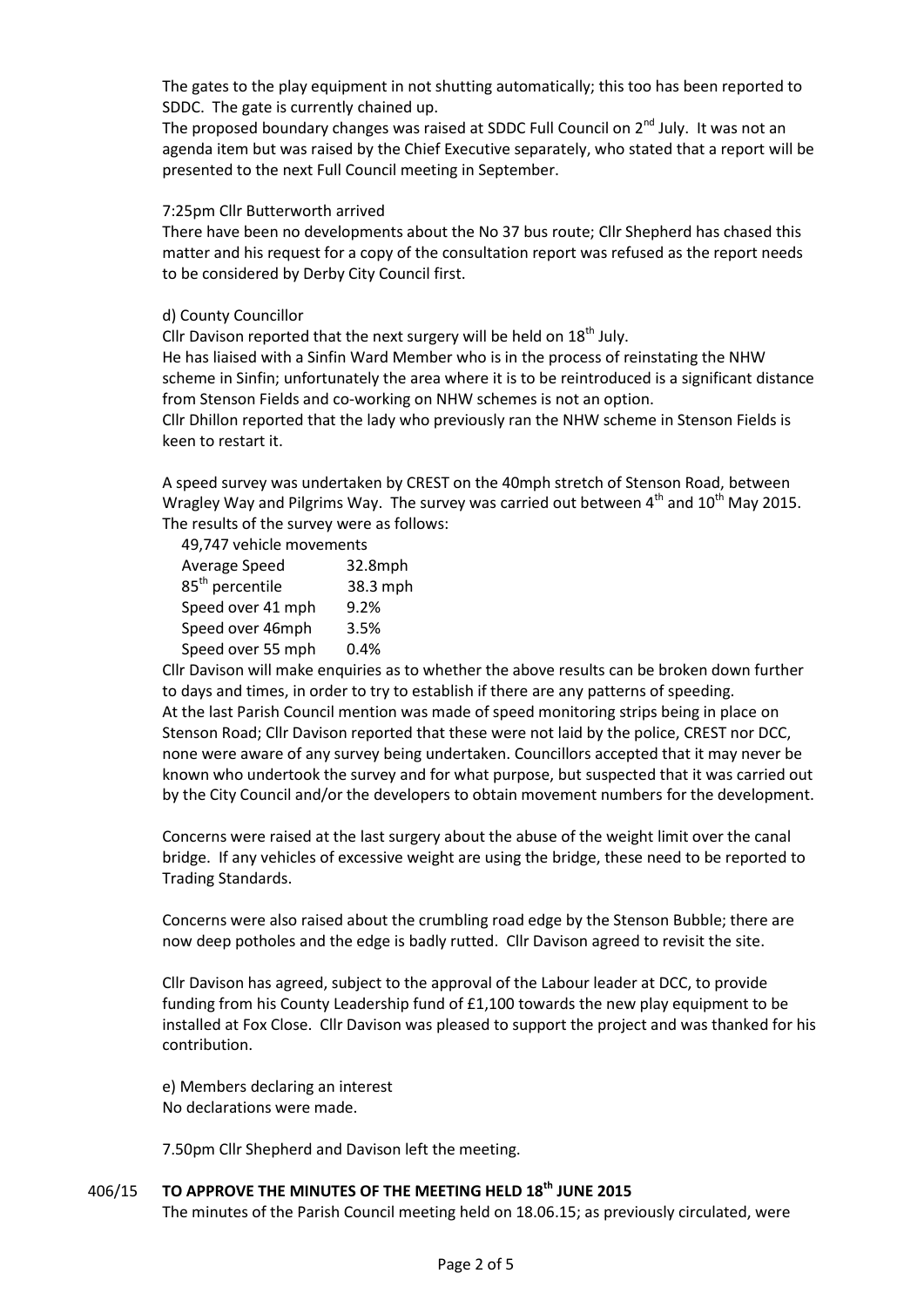approved as a correct record and signed by the Chairman subject to the amendments annoted below:

The meeting commenced at 7:15pm, not 7:30pm.

- 407/15 **TO DETERMINE WHICH ITEMS IF ANY TO BE TAKEN WITH THE PUBLIC EXCLUDED** No items were deemed necessary to be taken with the public excluded.
- 408/15 **CHAIRMAN'S ANNOUNCEMENTS** No report was provided.

#### 409/15 **CLERK'S REPORT**

The Clerk's report had been previously circulated to all Councillors. The report was accepted with a verbal update from the Clerk regarding the grant application for new play equipment at Fox Close. As the Parish Council does not have ownership or any agreement to occupy the land at Fox Close; Lafarge wish for SDDC (land owners) to be party to the funding agreement. SDDC has considered the Terms and Conditions of the funding agreement and is happy to be party to it. The grant application has been submitted for consideration in August with a decision expected in September.

#### 410/15 **CORRESPONDENCE**

- 1. DALC various circulars
- 2. SDDC Notification of Joint Liaison meeting  $-8^{th}$  July at 6.30pm
- 3. SDDC Flooding Meeting  $24^{th}$  June at 10.00am at SDDC offices

4. Safe Neighbourhoods – Securing vehicle number plates at Sainsbury's on 23<sup>rd</sup> June; 3-6pm 5. SDDC – Street Trading Policy; comments to SDDC by  $21<sup>st</sup>$  August.

6. Derbyshire environmental Trust – clarification of application for funding of play equipment 7. SDDC – Confirmation that the boundary review will be raised at the Full Council meeting on 2<sup>nd</sup> July 2015.

#### 411/15 **PLANNING**

Applications

9 2015 0453 – The erection of a single storey extension at 1 Zetland Crescent, Stenson Fields

NO OBJECTIONS

9 2015 0524 – The proposed single storey rear extension, with eaves of 2.695 metres and maximum height of 3.547 metres extending 8 metres from the wall at 20 Glencroft Drive, Stenson Fields

NO OBJECTIONS provided that the shower room and temple are for personal use only.

Work to convert a garage into living accommodation at 20 Tavistock Close is underway but no planning application or permission can be identified with this property. A similar conversion was carried out at 12 Tavistock Close, which required retrospective permission; thus in the interest of consistency and fairness, this new work at number 20 will be reported to the planning dept.

#### 412/15 **FINANCE**

(a) Accounts for Payment The following accounts were approved for payment

|      | Cheque No Payee & Description |        |
|------|-------------------------------|--------|
|      |                               |        |
| 1912 | Biffa Waste                   | 393.67 |
| 1913 | Mrs J Storer - expenses       | 12.25  |
| 1914 | Mrs J Storer - salary         | 223.50 |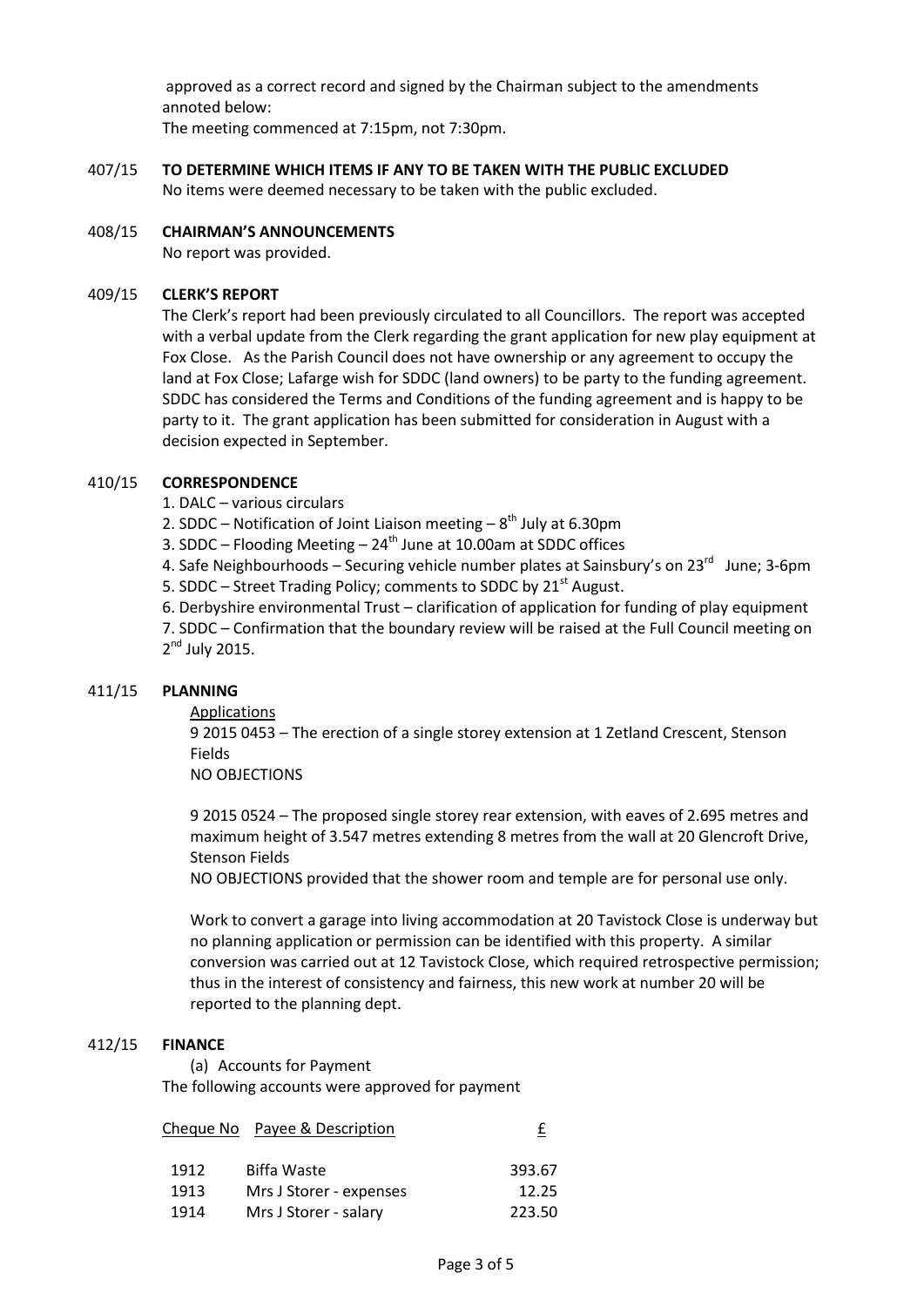| 1915 | Mr S Lisewski - Salary & expenses | 56.95   |
|------|-----------------------------------|---------|
| 1916 | SDDC - empty bins 2015/16         | 2386.03 |
| 1917 | J Harvey - salary & expenses      | 77.80   |
| 1918 | K Fellows - salary                | 79.20   |
| 1919 | HMRC - July salary deductions     | 78.60   |
| 1920 | DCC - July pension payments       | 66.00   |

(b) To consider any amendments to the Risk Assessment There were no amendments made to the risk assessments

(c) To receive a financial report

The Clerk had previously circulated a financial report of actual spend against budget for the first quarter to June 2015. The commentary to the report was accepted and comments were made. **RESOLVED to accept the report**

#### 413/15 **POLICE ISSUES/ SPEED LIMITS/ ROAD SAFETY**

- a) The speeding along Arleston Lane will be reported at the next Safer Neighbourhood meeting.
- b) The results of the speed survey as reported by Cllr Davison were discussed further. It was agreed that the average low speed of 32.8 mph was due to drivers self-regulating their speed; possibly as motorists perceive that the speed along this stretch is 30mph.
- c) The Call Derbyshire line to report potholes will be placed on the website. The number is 01629 533190.
- d) Discussions took place about the removal of surplus bus stop signs in order to prevent passengers waiting in the wrong locations. **RESOLVED: not to remove the signs at present until Arriva has made a decision about the bus routes around the parish.**

#### 414/15 **SAXONGATE**

No further discussions took place.

#### 415/15 **LENGTHSMAN SCHEME**

The lengthsmen are still picking up drug pouches.

The bin at the school has been full on occasions, having been used by the school. This was reported to the school, who has affixed a sign.

The noticeboard at the back of the school has been repaired.

SDDC has replaced two litter bins at the rear of the school. A request is to be made to SDDC to replace the post mounted bin at Fox Close and Tregony Way and also on the Asda Link path at the end of Glendon Road as they are both too small and regularly overflow. The Clerk will make the request. **(Action: Clerk).**

#### 416/15 **ENVIRONMENT**

- a) SDDC will include the removal of the trees at Fox Close POS on the winter maintenance schedule. A request is to be made to also cut the hedges around the Fox Close POS when possible. (Wildlife and Countryside Act s1)
- b) The summer play scheme dates will be posted onto the website and posters placed on the parish noticeboards
- c) There are three missing bollards on the Asda Link path, with other bollards missing on Portman Chase. The Clerk had reported these to SDDC and will follow up the request for the reinstate of the bollards. **(Action: Clerk).**

#### 417/15 **TO RECEIVE ANY UPDATE ON THE PROPOSED BOUNDARY CHANGE**

This was discussed earlier in the meeting and no further information was given. The Clerk recommended that a strategy meeting is held to discuss the Parish Council's